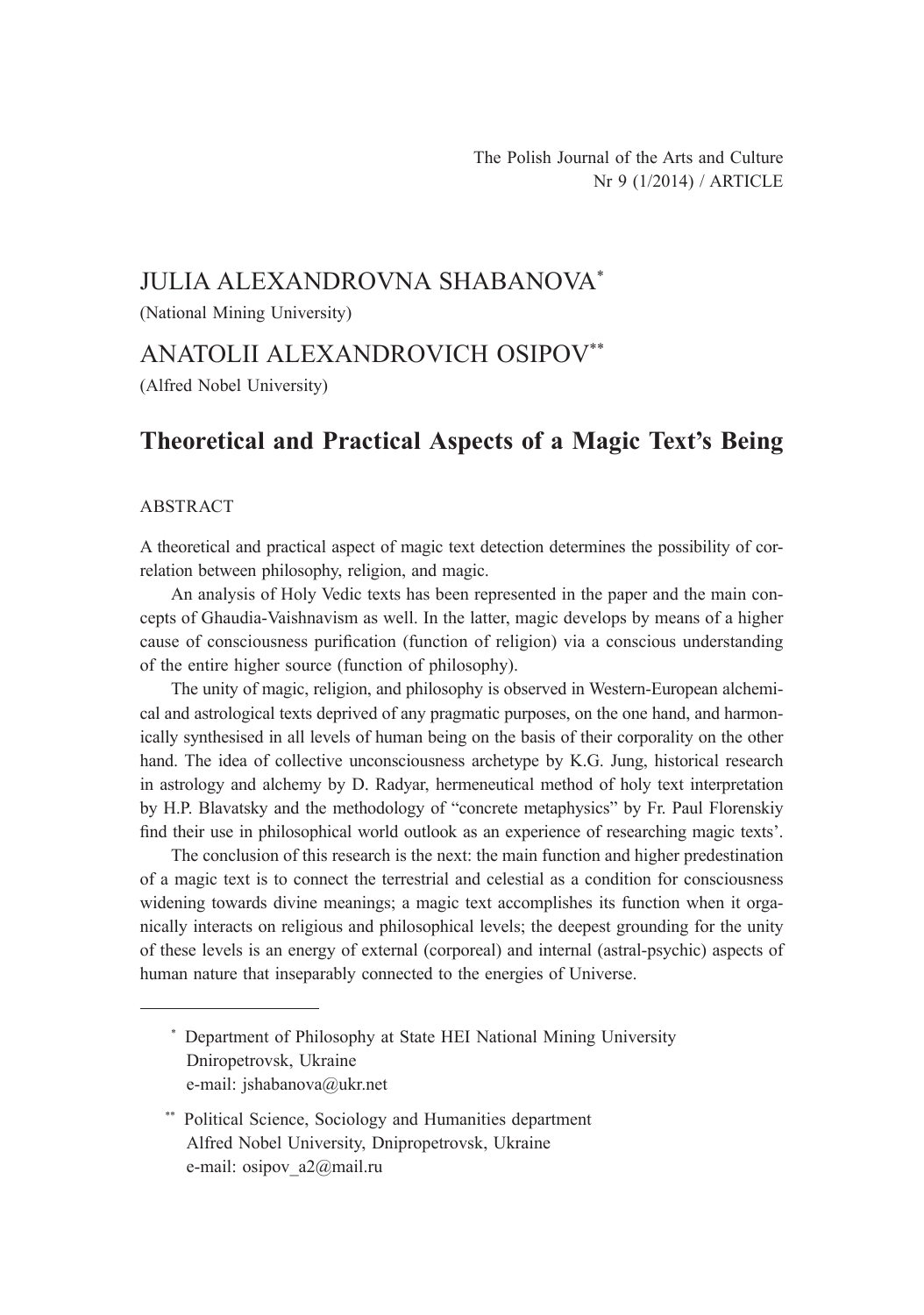#### KEY WORDS

Veda, alchemy, astrology, magic, philosophy, religion, Absolute, subject-objective identification, non-linear causation

Both verbal and non-verbal forms of representation are thought to be magic texts. This wide understanding of the term 'text' is based upon the tradition of philosophical hermeneutics. That gives an opportunity to reconstruct a magic text on the level of phenomena in more adequate way. They are formed in the way of phenomenological reduction that "factors out" a verbal component.

The being of a magic text evolves through two aspects.

The theoretical one represents a conceptual frame of main semantic units and discloses in reflexive-mental forms the content of a magic act. Its content finds an expression by means of connected linear-logical images, symbols, concepts and represents the concept of a metaphysical picture of the world.

The content given is a component of the common world view paradigm, represented in the forms of philosophy and theology.

The practical aspect of a magic text is constituted by means of an integral act on all levels of man's and Absolute's being. The connection between them has a non-linear character and happens on a psycho-somatic level that, in turn, is activated during the magic act. In this case, corporeal-sensory integrity plays its role, rather than the mental content of the image and symbol (as in the theoretical aspect).

The character and functions of the theoretical aspect are distinguished on the basis of definition in verbal-descriptive form, or owing to the direct incorporation of it in the structure of the magic act. The content of the latter is constituted by means of the cumulative synthetic unity of every level of a human's being.

Division of theology and theurgy is based upon an opposition of theoretical and practical aspects of the magical text. Indeed they both are inalienable components of a sacral act of communication with the Absolute.

The identification of the theoretical and practical aspects of a magic text stipulates the possibility to define a relation between philosophy, religion, and magic.

Thus, *magic aspects*, as a mantra's symbolism relating to a word's impact on changing the consciousness, have their reflection in Holy Vedic Scripture; *religious ones* that show the way to the purification of the consciousness, and *philosophical* as a universal conception of their core content. One can reveal these three levels, reflecting on Upanishads, as a degree of grasping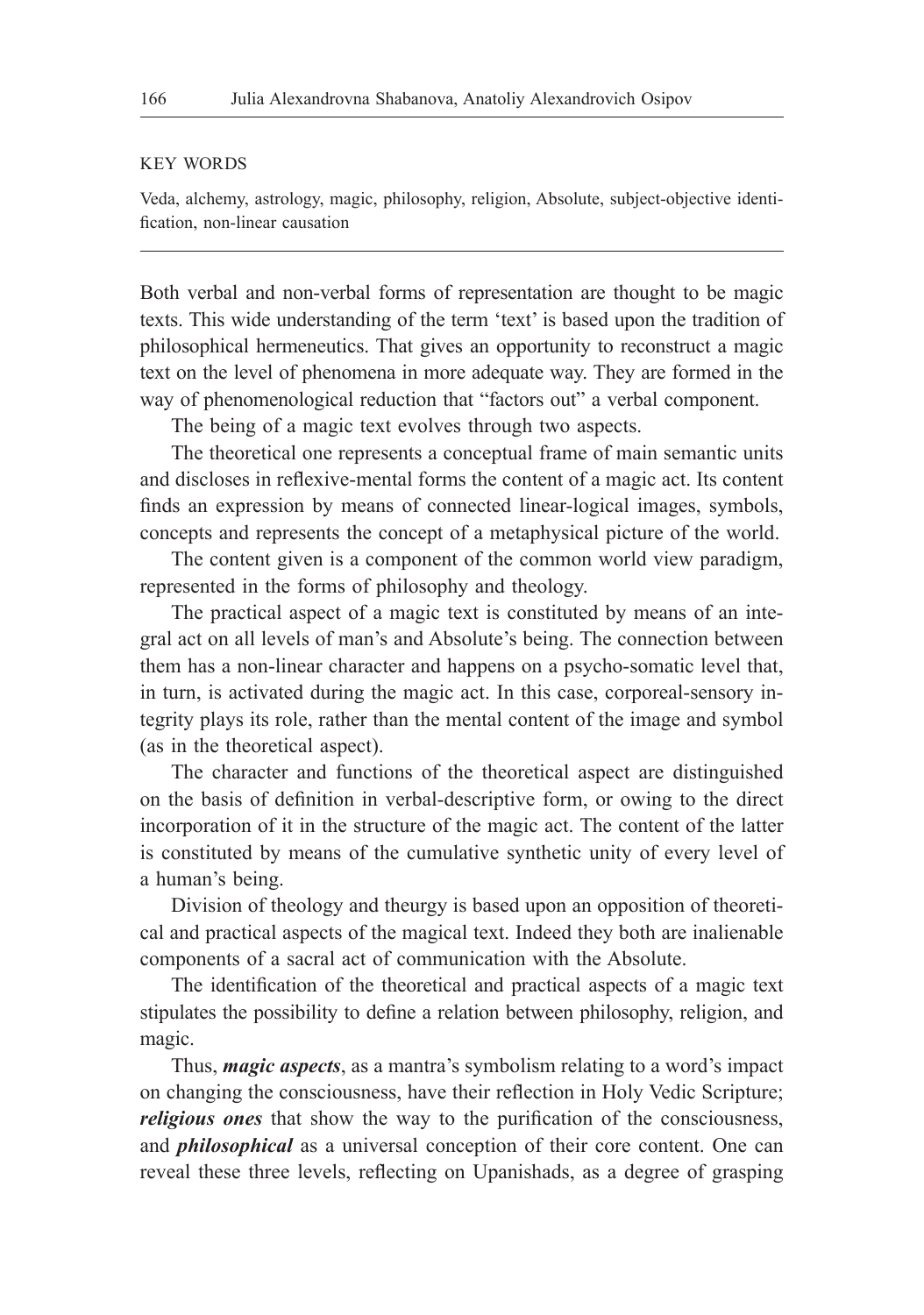of Brahman. Magic, religious, and philosophical levels are represented in the text synchronically, not sequentially. This approach reflects strictly Eastern (Indian) features of world-view.

Dialogue is a peculiarity of Upanishads, in which the teacher gives a pupil several answers on the one question offering, thus, an entire vision of the higher cause (Brahman as a source of stamina); the ways of their expanding to pure, unconditioned consciousness (Brahman as an immortal commencement); the universals of its understanding (Brahman as an absolute, universal commencement). Magic, religion, and philosophy are represented here in their inseparable unity. If there is no religious or philosophical aspect, magic turns to its demonic character. That is why magic in its true assignment comes true by means of a higher cause of purification of consciousness through a conscious understanding of the core of higher origin. Thus, magic develops itself through the unity of corpora, speech, and intellect. They cannot be reduced to one another, though they are necessary aspects of the ritual which provides a synchrony of all three levels represented in Upanishads as a Brahman conception. Speech at the same time works as a link between terrestrial (body) and celestial (intellect) worlds and it is compared to Agni (messenger of God) in Rigveda. "Let the speech, as a messenger, wanders between two worlds" (RV 173,3,4).<sup>1</sup>

In this way the speech acts as an ontological reality. There is a key to understanding entire magic texts which contain in themselves attributes of the celestial and terrestrial.

So, the practice of the sacral word evolves in its fullness their function by means of: speech unity (magic symbol of the word); understanding (philosophical); emotion (religious); and their expression by means of the verbal impact on consciousness.

However, magic, in its true predestination, evolves through the higher cause of purification of consciousness (function of religion) in the way of deliberate understanding of the entity of higher principles (function of philosophy).

This feature of magic becomes most evidently apparent in alchemic and astrological texts to the extent that, on the one hand, it is deprived of pragmatic sets and, on the other hand, it synthesised all levels of a human's being on the basis of corporality in a harmonic way.

So, the process of Great Work (Magnum Opus) in alchemy and astrology is completed via three aspects. Firstly, it is based upon world outlook mindsets defined in the "Emerald Tablet": "In order to realise all miracles in one thing, that which situated below is conformed to that which situated above; and that

<sup>1</sup> *Ригведа. Мандалы*, т: I, пер. Т. Я. Елизаренкова, Mocква 1989–1999.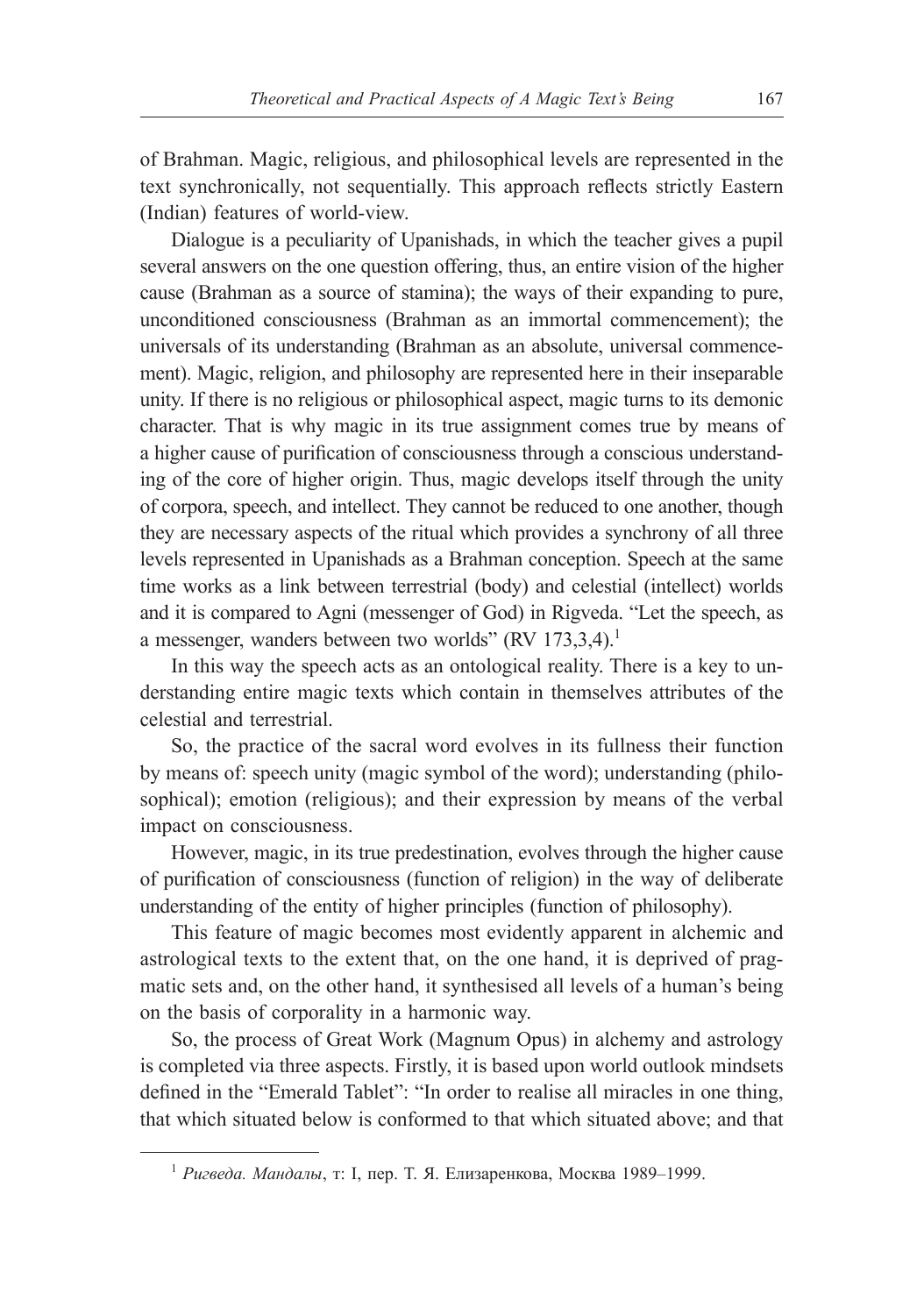which situated above is conformed to which situated below."<sup>2</sup> Secondly, it is the totality of the practical actions of an alchemist and astrologist, when they operate by external things – by matter (metals) and special tools (retort, atanor etc.). It is the observation of the stars in astrology and the computation of their movement. Thirdly, the process of Great Work achieves its wholeness and completeness when it is induced by the alchemist's and astrologist's corporality. As a result, a corporeal-energetic effect, as a peculiar phenomenological form of reflection on the follower of spirituality's own actions is taking shape. The last aspect, as a matter of fact, is a magic component of Great Work. This is exactly the difference between magic and chemistry, and alchemy where only the first two aspects take place. An alchemist and astrologist carry out a mystery of internal self-transformation by means of the act of magic. The basis of that is an identification of elements of spiritual-corporeal organisation of the follower of spirituality with metals, planets and other objects of their actions. Metals, in their turn, become similar to elements in a universe scale and to planet characters. The mimetic nature of alchemical and astrological magism, on the one hand, ascending to magic totemic beliefs, on the other hand, is a basis for the formation of philosophical and religious levels.

In relation to the Sun and Moon, and later, probably, to the brightest stars, man experiences some dim identity. He feels them as a living creatures, aspires to the widest unity with them. He longs for being filled with their entity — this star worship (or, rather, identification themselves with the stars), corresponds to totem culture.<sup>3</sup>

Identification with the thing, mirroring it, is the historically primordial, initial form of magic contact setting with the thing and it can be achieved by means of the projection of psychic characteristic of humans onto the thing.

Whenever the researcher's mind moves away from exact observation of the facts that are before him, and goes his own way, the unconscious spiritus rector (spirit that directs) has the upper hand and returns this mind backward to permanently grounded archetypes which due to this regression are projected by force.<sup>4</sup>

<sup>2</sup> *Гермес Трисмегист и герметическая традиция Востока и Запада*, отв. ред. Б. С. Попов, [сост., коммент. и пер. с древнегреч., лат., фр., нем., англ., польск. К. Богуцкий], Киев–Москва 1998, p. 314.

<sup>3</sup> Д. Радьяр, *Астрология личности. Представление астрологических понятий и идей в свете современной психологии и философии*, ред. А. Дегтярев, [пер. с англ. М. Папуш], Москва 1991, p. 14.

<sup>4</sup> К. Г. Юнг, *Психология переноса. Статьи. Сборник*, ответ. ред. С. Л. Удовик, [пер. с англ. М. А. Собуцкий, Е. Б. Глушак], серия: "Актуальная психология", Москва-Киев 1997, p. 151.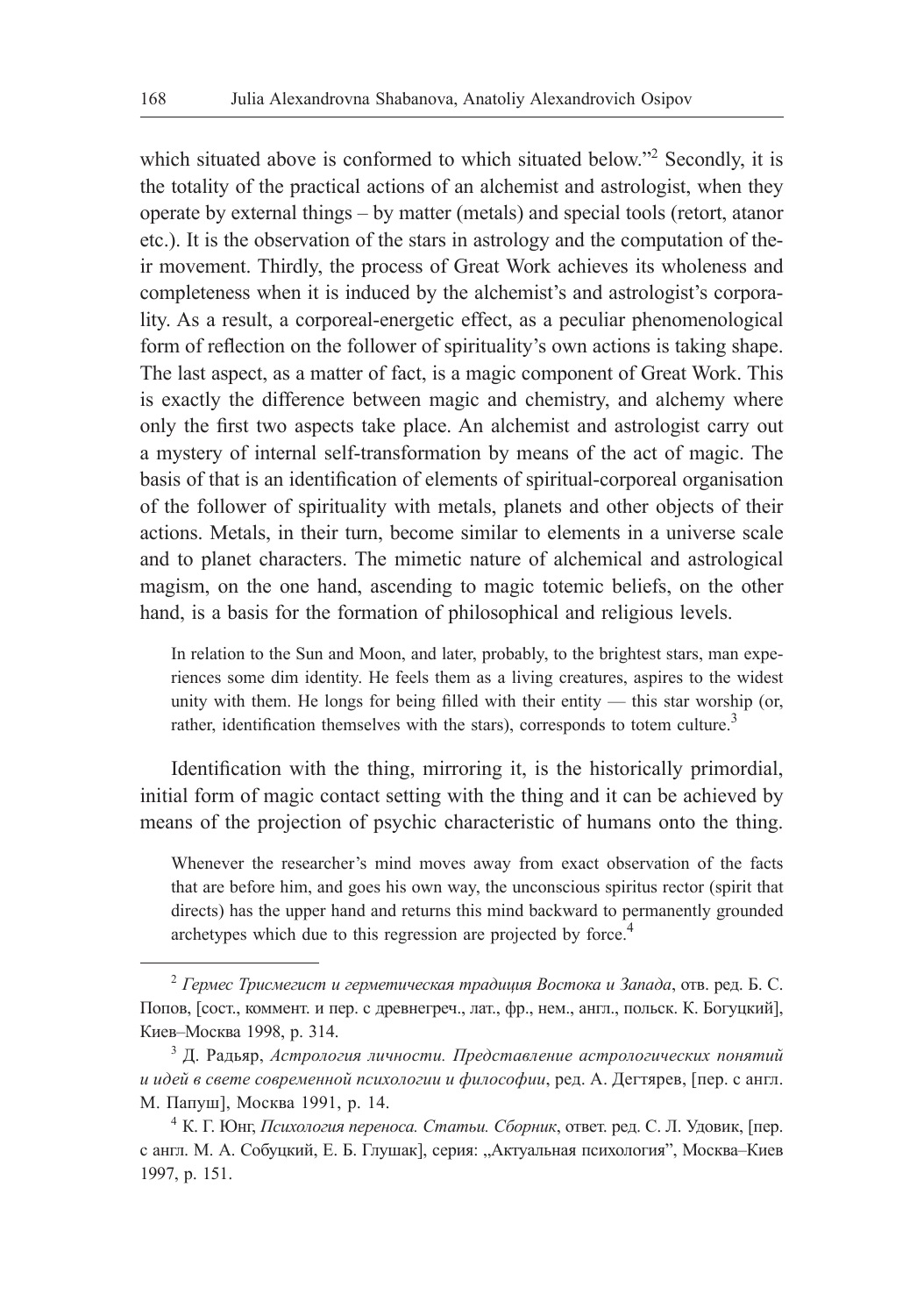D. Radyar tries to define the sacrament of the magic act as a unity and deep connection of alchemist and astrologist to externally-objective processes: "The most important was not a celestial bodies' movement – but the specific life quality which each celestial body has. This particular quality, peculiar property of the star, deity, evolves, to the point, from the star's light."<sup>5</sup> It is achieved an ontological identity of micro and macrocosm eo ipso on the level of corporeal- -energetic effect. This conditions the peculiarities of the practical character of the magic act in alchemy and in astrology.

Alchemy does not try to abandon the nature and focus consciousness out of it, so to speak, on the high peaks of the soul. And it does not try to have a control over it forcibly by means of intellectualised will. It accepts universal life substance that penetrates all the Universe, both physical and spiritual. A man and the universe are represented by two embodiments of one and the same harmony of principles, acting in that life substance.<sup>6</sup>

The secret of the magic act is based upon the ability to restrain the mentioned "life substance" in its initial subject-object integrity. The feature which is constituted during this process has a special quality. Its nature is defined by corporeal transformation on the psychosomatic level where the phenomenon of subjectivity is constituted on the ontological surface. The definition of the content of such "life substance" is defined as specified law (theoretical aspect) and it constitutes deep identity of micro and macrocosm - the inner state of man's being in unity with the universe. This unity, the form of which is a projection, constitutes the practice of magic act. It is a long-term task for contemporary philosophical-anthropological reflection and psychology to define the nature of projection in that part, which is carried out on a psycho-somatic, non-conscious level in the process of imitating act. It is not only theory, but also practice of religious, philosophical, and magic levels unity are synthesised in contemporary culture.

An example of the practice of the unity of religious, philosophical, and magic levels can be the tradition of Ghaudia-Vaishnavism, which is the latest independent school of theistic Vedanta. In Shri-Chaitanya studies of Ghaudia- -Vaishnavism, formed in the 16<sup>th</sup> century, Krishna is presented in three hypostasis' at a time: one, undivided, impersonal energy as a spiritual substance and the essence of the universe (Brahman); pervasive, ubiquitous, and omniscient Spirit (Paramatma); supreme person of God as an Absolute (Svayam-Bhagavan). This

<sup>5</sup> Д. Радьяр, op. cit., p. 14.

<sup>6</sup> Ibidem, p. 27–28.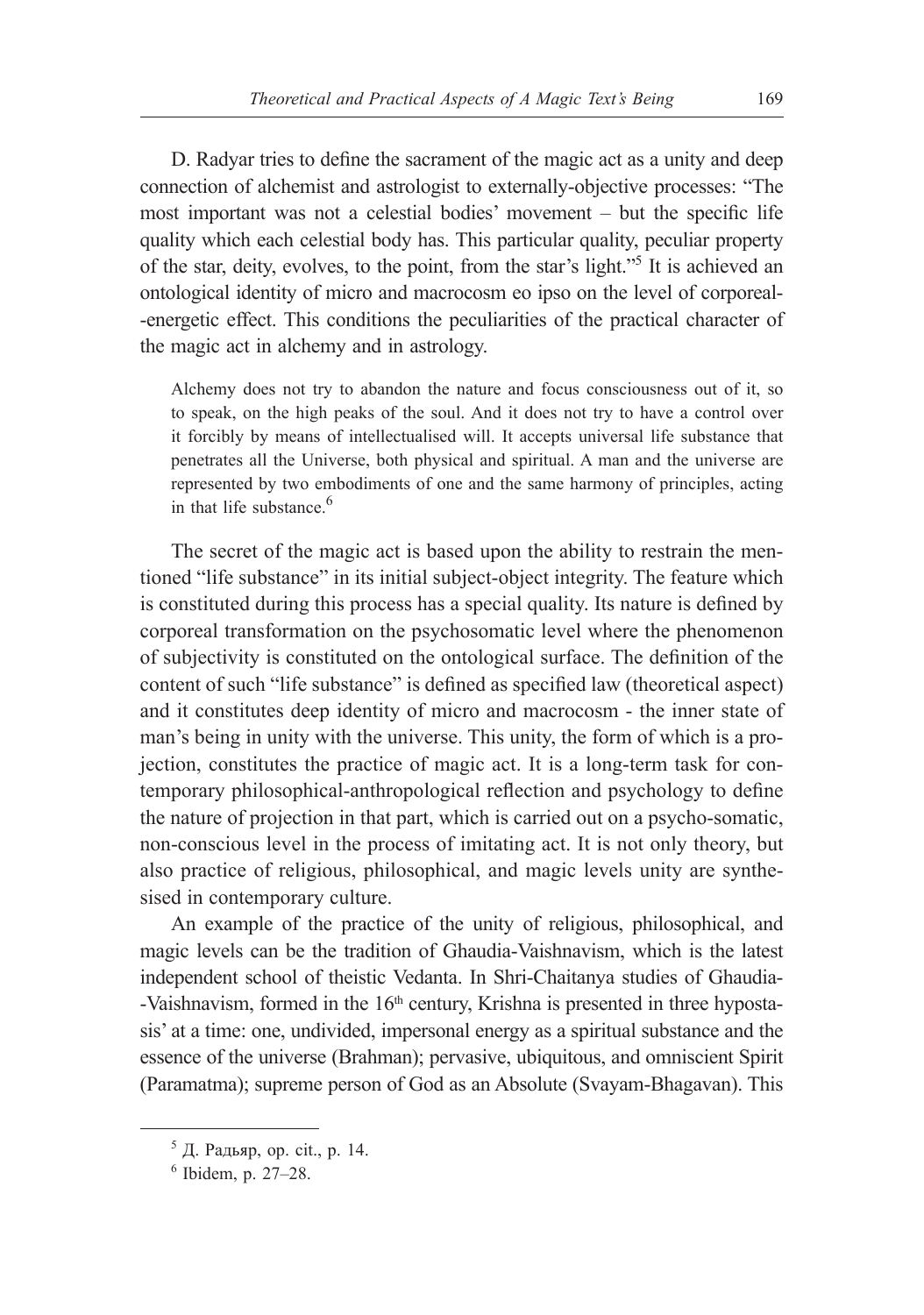kind of interpretation of Krishna's entity brings productive ideas of transcendental-immanent synthesis to a theological area, which helps to overcome an ontological dualism of substance and its attributes.

A fundamental concept of Ghaudia-Vaishnavism on transcendental-inherent Krishna's nature in a view of undivided impersonal energy and pervasive Spirit became a basis for "Unconceivable-One'n'Plural Being Studies" formation according to which, as Shri-Chaitania interpreted it, "The Almighty and jivas are inconceivably are one and differentiated from each other." The doctrine formulated by him on unconceivable one and plural entity (Achintya-bheda- -abheda-tattva-vada), shapes the updated concept of the universal monism that widens the boundaries of anthropological possibilities of self-knowledge and spiritual development. So, the Gaudiya-Vaishnavism studies, that have been represented in *Bhagavad-Ghita* and other holy texts, contain in itself a religious aspect (worship to Krishna), a philosophical one (metaphysic conception of unconceivable oneness-separateness), and a magical aspect at a time achieved via multiple mahamantra reiteration and japa-meditation.

The nature and deepest fundament of the oneness of three aspects were analyzed by H. P. Blavatsky, the founder of theosophy in the  $20<sup>th</sup>$  century. Continuing and developing the traditions of Hermetism, she considers the threefold character of the unity of Human and Nature:

Nature is threefold: there is visible, objective nature; invisible, intrinsic nature that gives an energy and the model of the first one and its vital principle; the *Spirit* is above these two, the source of all forces, the one which is eternal and indestructible. The two lower types are perpetually changing; the third, highest one, is unchangeable. Man is *threefold as well*: s/he has objective, physical body; s/he has an astral body (or soul) that revives, it is an actual man; and above these two hovers and lights up the third one – the overlord, immortal spirit. When actual man manages to merge into the last it becomes an immortal entity.<sup> $\prime$ </sup>

The researcher reveals a deep connection between external (objective objectification, a human's physical body) and intrinsic (energy of natural phenomena with the astral body (that revives) of a human) factors on the basis of a single spirit for them.

Studying the magic character of the word, a Russian religious philosopher of the  $20<sup>th</sup>$  century, Fr. Paul Florenskiy, highlights the role of energy that is produced during the magic act of the cumulative activity of all bodily organs of a human being:

<sup>7</sup> Е. П. Блаватская, *Разоблаченная Изида. Ключ к тайнам древней и современной науки и теософии*, т. 2: *Теология*, [пер. с англ. К. Леонова, О. Колесникова], Москва 2001, p. 736.